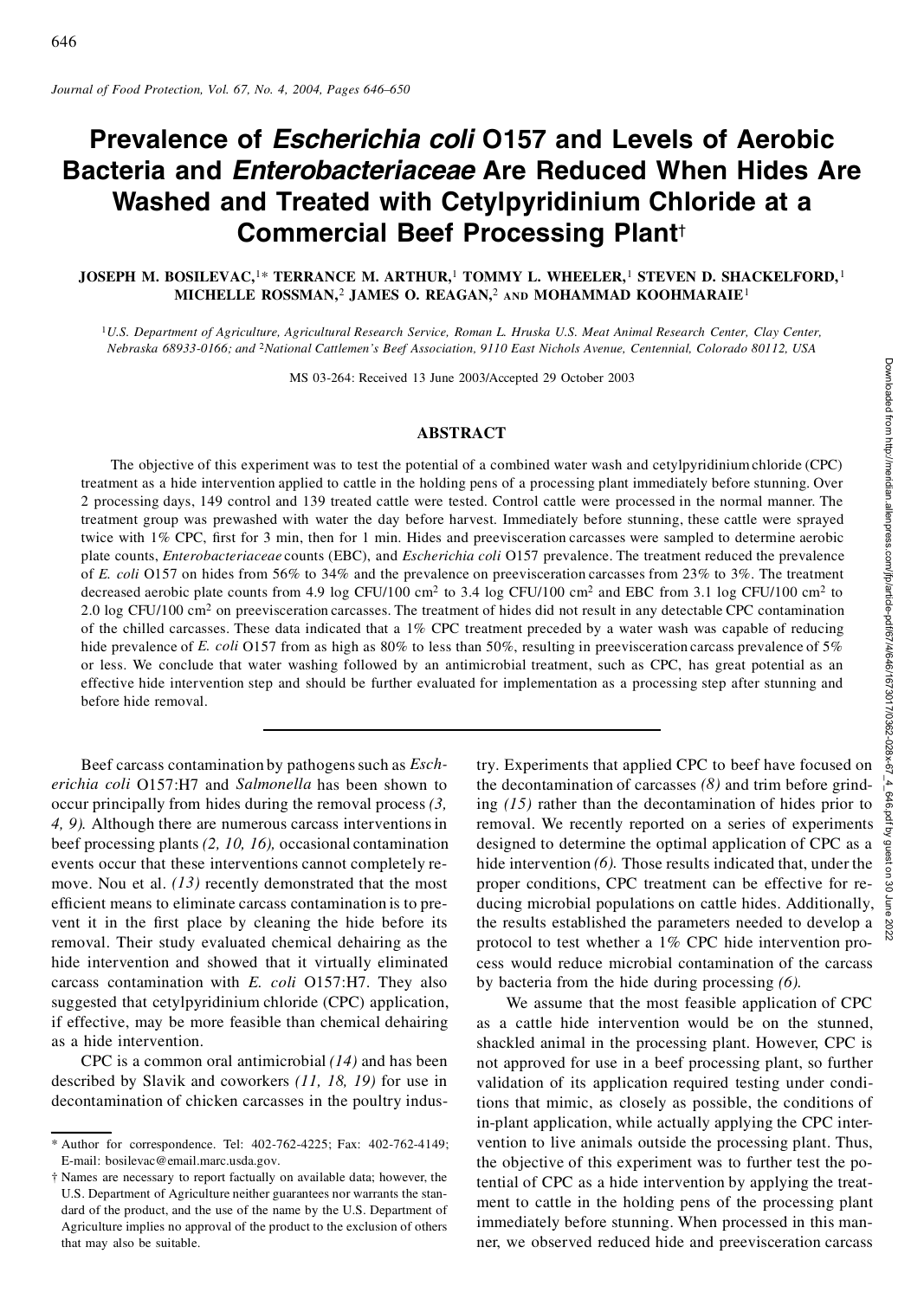contamination in the CPC-treatment group. Preevisceration carcass aerobic plate counts (APC) and *Enterobacteriaceae* counts (EBC) were reduced in the CPC treatment group, and the prevalence of *E. coli* O157 on hides was significantly reduced, correlating with near elimination of the pathogen from preevisceration carcasses.

## **MATERIALS AND METHODS**

**Experimental design.** On 2 consecutive days, 150 cattle were randomly selected from a feedlot pen (a different pen each day). Cattle from each pen were randomly divided into two groups of 75. Cattle from one group were conventionally processed and sampled as controls. The other 75 were prewashed with potable water the day before slaughter to remove as much visible contamination as possible from the hide, then kept overnight in a clean holding pen at the processing plant. The control cattle were the first cattle processed at the beginning of the shift the next day. As was standard protocol for this plant, the control cattle were wetted with water as they proceeded up the alley to the stunning chute. CPC-treated cattle were treated and processed in three groups spaced throughout the day. Hides and preevisceration carcasses were sampled for APC, EBC, and *E. coli* O157 detection.

**CPC treatment.** Cattle were treated with CPC in three groups, ranging in size from 14 to 30 head. Each animal was held in a squeeze chute with head restrained during treatment. Potable water was used with an electric power pressurized sprayer(Karch er, Duluth, Ga.) possessing a rotating nozzle to dispense 1% CPC (Safe Foods Corp., North Little Rock, Ark.) from 40% stock. Hides were sprayed at a setting of 500 lb in<sup>-2</sup> and the distance from nozzle to hide was kept at approximately 65 cm. Each animal received a 3-min spray of 1% CPC. The spray covered the entire animal, except for the head, and focused especially on the areas associated with the hide opening pattern line along the brisket, belly, crotch, perianal, and hock. The first wash was designed to clean the hide as much as possible. After the first CPC wash was completed for a group, that group was sent through the chute for a second CPC wash. The second CPC wash was 1 min and was intended to resoak the hide with CPC immediately before stunning. Treated cattle were not water washed in the alley leading to the stunning chute. On day 1, there were 64 treated cattle and 75 control cattle. On day 2, there were 75 treated cattle and 74 control cattle.

**CPC concentration.** The concentration of CPC was con firmed before and while spraying each treatment group by measuring the optical density at a wavelength of 260 nm with a spectrophotometer. Samples of diluted CPC (50 ml) were collected from the sprayer nozzle and diluted 1:100 in warm  $(37^{\circ}C)$  distilled water. The absorbance at 260 nm of the 1:100 dilution was linear in the range of 0.100 to 1.500 and a 1% solution of CPC gave an absorbance of approximately 1.000. Optical density measurements at a wavelength of 260 nm with values between 0.850 and 1.150 were used to establish the concentration of CPC.

**Sampling of hides and carcasses.** All hide samples were collected using Speci-Sponge bags (Nasco, Fort Atkinson, Wis.) containing 25 ml Dey-Engley neutralization broth (Difco, Detroit, Mich.) prepared at  $2 \times$  concentration (78 g/liter). Hide samples were taken from 500 cm<sup>2</sup> of the plate-brisket area using 10 bidirectional strokes of the sponge, turned over halfway through the process. Preevisceration carcass samples were collected using Speci-Sponge bags containing 25 ml buffered peptone water (Difco). Samples were collected from an 8,000-cm<sup>2</sup> area that covered the inside and outside round of the left and right sides of each carcass.

**APC and EBC.** The contents of all preevisceration carcass sample bags were thoroughly mixed by hand massaging that consisted of firmly squeezing the sample bag and sponge a minimum of five repetitions or until a uniform suspension was visible in the bag. Aliquots (1.5 ml) were taken directly from the bags for 10 fold serial dilutions in buffered peptone water. One milliliter of each subsequent serial dilution was plated to 3M Microbiology (St. Paul, Minn.) Aerobic Count Plate (AC) Petrilm and *Entero*bacteriaceae (EB) Petrifilm. AC Petrifilm was incubated 36 to 40 h at  $35^{\circ}$ C and EB Petrifilm was incubated 16 to 20 h at  $37^{\circ}$ C before enumeration by manual counting.

*E. coli* **O157 detection.** Detection of *E. coli* O157 consisted of enrichment, immunomagnetic separation, and plating as described previously (5) with minor modifications. All sample bags  $\frac{5}{8}$  were enriched by the addition of 75 ml tryptic soy broth (Difco) were enriched by the addition of 75 ml tryptic soy broth (Difco)  $\frac{8}{3}$  immediately after the aliquot for centrifugation was collected. immediately after the aliquot for centrifugation was collected. Once all sample bags received tryptic soy broth, they were placed  $\frac{3}{5}$ as a group into a programmable incubator for enrichment. The program for enrichment was 2 h at 25°C, 6 h at 42°C, and 6 to 10 h at 5°C. One milliliter of enriched culture was used in im-<br>munomagnetic separation with antiprogram for enrichment was 2 h at  $25^{\circ}$ C, 6 h at  $42^{\circ}$ C, and 6 to 10 h at  $5^{\circ}$ C. One milliliter of enriched culture was used in immunomagnetic separation with anti-*E. coli* O157 DynaBeads (Dynal, Lake Success, N.Y.) following the manufacturer's instructions. Bacterial cells bound to the beads were plated on sorbitol MacConkey (Difco) plates supplemented with 0.05 mg/liter of ce fixime and 2.5 mg/liter of potassium tellurite (Dynal) (ctSMAC), and Rainbow Agar (Biolog, Hayward, Calif.) plates supplemented with 10 mg/liter of novobiocin (Sigma) and 8 mg/liter of potassium tellurite (Sigma) (ntRainbow). The plates were incubated at  $37^{\circ}$ C for 16 h and suspect colonies were confirmed to be *E. coli* O157 using Oxoid (Ogdensburg, N.Y.) DrySpot latex agglutination tests. The suspect colonies that tested positive with latex ag-O157 using Oxoid (Ogdensburg, N.Y.) DrySpot latex agglutination tests. The suspect colonies that tested positive with latex agglutination were considered to be *E. coli* O157:H7, as greater than 90% of similar isolates ha 90% of similar isolates had been confirmed to be *E. coli* O157: H7 in earlier studies *(3),* but are referred to herein as *E. coli* O157

to avoid misinterpretation of the level of organism identification.<br>Within each group of samples (hide/carcass, treated/control),  $\frac{1}{\rho}$ <br>an additional sample was processed as an immunomagnetic sep-<br>aration control. A Within each group of samples (hide/carcass, treated/control), an additional sample was processed as an immunomagnetic separation control. A green fluorescent protein-expressing strain of *E. coli* O157:H7 was added to hide positive control samples at  $\frac{5}{6}$  200 CFU per sample, and to carcass positive control samples at  $\frac{9}{2}$  20 CFU per sample before enrichment Following enrichment im 200 CFU per sample, and to carcass positive control samples at 20 CFU per sample before enrichment. Following enrichment, imzo CPC per sample octore embedded. Tonowing embedded, the<br>munomagnetic separation, and plating, the ctSMAC plates were viewed under an ultraviolet lamp to confirm the presence of green  $\frac{8}{8}$ <br>fluorescent protein-positive colonies. fluorescent protein–positive colonies.

**Residual CPC on carcasses.** Surface samples of subcuta neous adipose tissue were collected from the exterior of each car cass belonging to a CPC-treated animal after it entered the chill cooler. Samples (approximately 400 g each) were assayed for CPC using the high-performance liquid chromatography method previously described *(8).*

**Carcass quality.** Carcass quality grades and dark-cutting scores and downgrades were obtained by the U.S. Department of Agriculture on-line grader *(1).* Bruising data were obtained by processing plant quality-assurance personnel.

**Statistical analysis.** Data were analyzed by analysis of variance using the GLM procedures of SAS (SAS Inst. Inc., Cary, N.C.) for a 2 (treatment)  $\times$  2 (day) factorial arrangement of a completely randomized design. The model included the main effects of treatment (control or CPC-treated) and day (day 1 or day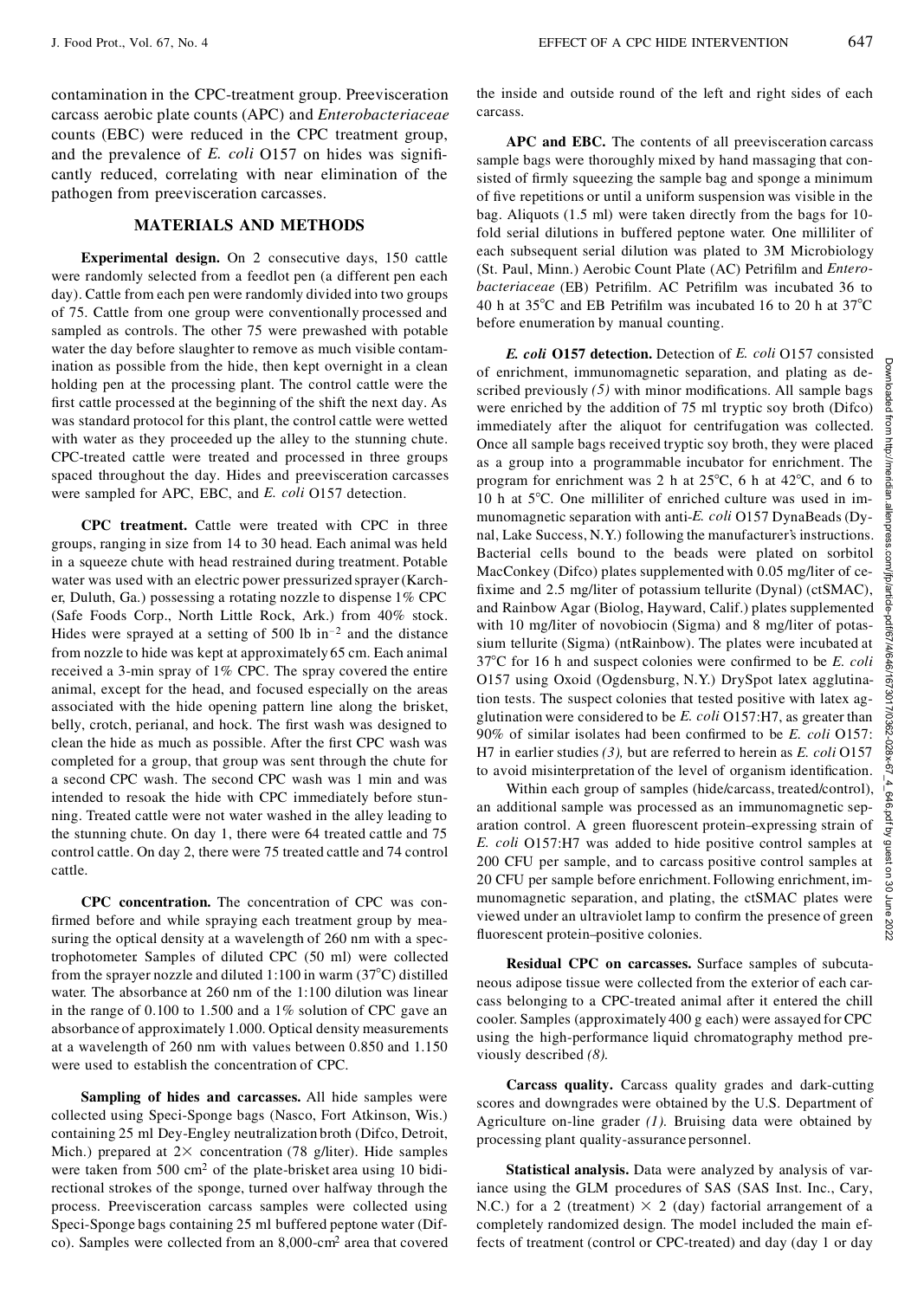TABLE 1.*Main effect and interaction between days of cetylpyridinium chloride (CPC) hide intervention on carcass<sup>a</sup> APC<sup>b</sup> and EBC<sup>c</sup>*

| Treatment   | n   | <b>APC</b>           | EBC            |
|-------------|-----|----------------------|----------------|
| Main effect |     |                      |                |
| Control     | 149 | 4.9                  | 3.1            |
| Treated     | 139 | 3.4                  | 2.0            |
| <b>SEM</b>  |     | 0.04                 | 0.05           |
| $P$ value   |     | 0.0001               | 0.0001         |
| Interaction |     |                      |                |
| Day 1       |     |                      |                |
| Control     | 75  | $4.5$ B <sup>d</sup> | 2.8 B          |
| Treated     | 64  | $3.4\,c$             | $2.0\text{ c}$ |
| Day 2       |     |                      |                |
| Control     | 74  | 5.3 A                | 3.3A           |
| Treated     | 75  | $3.3\,c$             | $2.0\text{ c}$ |
| <b>SEM</b>  |     | 0.04                 | 0.05           |
| P value     |     | 0.0001               | 0.0005         |
|             |     |                      |                |

*<sup>a</sup>* Carcass samples were collected preevisceration, before any interventions, from an area of 8,000 cm<sup>2</sup> and values are presented as mean of log CFU/100 cm<sup>2</sup> .

*<sup>b</sup>* Aerobic plate counts.

*<sup>c</sup> Enterobacteriaceae* counts.

2). Pairwise comparisons of frequencies were made using PROC FREQ and Mantel-Haenszel chi-square analysis of SAS.

## **RESULTS AND DISCUSSION**

**APC and EBC.** Immediately following the removal of hides from treated and control cattle, the preevisceration carcass levels of APC and EBC were measured as general indicators of cleanliness (Table 1). Carcasses from treated cattle had 1.5 log CFU/100 cm<sup>2</sup> lower APC levels and 1.0 log CFU/100 cm<sup>2</sup> lower EBC levels compared with carcasses from control cattle. This effect was similar for both days. The treatment  $\times$  day interaction was not significant for APC or EBC ( $P > 0.05$ ) but counts on control carcasses were slightly higher on day 2 than on day 1. Nevertheless, the APC and EBC levels were significantly decreased (*P*  $<$  0.05) in the treatment groups on both days. Our results indicate that treatment with CPC significantly reduces hideto-carcass transfer of contaminants and enhances the overall carcass cleanliness as measured by APC and EBC.

We used EB and AC Petrifilm to measure EBC and APC levels. Chemically injured cells are generally not resuscitated on selective media such as the EB Petrifilm. Therefore, the EBC levels measured on treated carcasses could possibly have been greater. However, the log reductions we observed following CPC treatment suggest that, even if we had been able to measure additional putative injured bacteria, the impact on results would have been insignificant.

The activity of CPC on hides has been shown to be effective as soon as 30 s and as long as 4 h after application *(6).* This compares with other descriptions of CPC activity

TABLE 2.*Main effect and interaction between days of cetylpyridinium chloride (CPC) treatment on prevalence of* E. coli *O157 on hides and carcasses<sup>a</sup>*

| Treatment   | $\boldsymbol{n}$ | $Hide^b$        | $\text{Carcass}^c$ |
|-------------|------------------|-----------------|--------------------|
| Main effect |                  |                 |                    |
| Control     | 149              | 56 $A^d$        | 23A                |
| Treated     | 139              | 34 B            | 3B                 |
| Interaction |                  |                 |                    |
| Day 1       |                  |                 |                    |
| Control     | 75               | 81 A            | 42A                |
| Treated     | 64               | 42B             | 0в                 |
| Day 2       |                  |                 |                    |
| Control     | 64               | 31 <sub>B</sub> | 3B                 |
| Treated     | 75               | 27B             | 5в                 |

inside and outside round, for a total area of 8,000 cm<sup>2</sup> .

*<sup>d</sup>* Percentages in the sample type, within the main effect or interaction, with a common letter are not different  $(P > 0.05)$ .

*c* Preevisceration carcasses were sampled from the left and right inside and outside round, for a total area of 8,000 cm<sup>2</sup>.<br> *d* Percentages in the sample type, within the main effect or inter-<br>
action, with a common le dwell times that ranged from 3 min on poultry carcasses *(11)* to days and weeks on beef carcasses and in vacuumpacked products *(8, 15).* The cattle treated in this study were processed such that the hides were removed within 30 min of the final CPC treatment. A  $1\%$  solution of CPC was applied to the hides of the cattle in our study. Effective  $\frac{3}{2}$ CPC concentrations on produce and poultry carcasses have<br>been reported as 0.1% and 0.5% (11, 18, 19). On beef products, Pohlman et al. (15) treated beef trim with 0.5% CPC<br>and Cutter et al. (8) treated beef surfaces with been reported as 0.1% and 0.5% *(11,18, 19).* On beef products, Pohlman et al. *(15)* treated beef trim with 0.5% CPC and Cutter et al. *(8)* treated beef surfaces with 1% CPC. For hides, it was shown that a CPC concentration of  $1\%$ was sufficient for activity and that using concentrations  $\frac{2}{3}$ <br>above 1% presented additional sample processing prob-<br>lems, whereas concentrations less than 1% did not provide<br>sufficient decontamination (6).<br>**Prevalen** above 1% presented additional sample processing problems, whereas concentrations less than 1% did not provide sufficient decontamination (6).

**Prevalence of** *E. coli* **O157.** The prevalence of *E. coli* O157 was determined for all hides and preevisceration carcasses in our study (Table 2). CPC treatment reduced  $(P \leq$ 0.05) the prevalence of *E. coli* O157 on hides. However, the treatment  $\times$  day interaction was significant ( $P \le 0.05$ ) for hides. On day 1, controls had higher prevalence of *E. coli* O157 on hides than did controls on day 2. Thus, the treatment effect was much greater on day 1 than on day 2. The day-to-day variation in microbial status of the cattle hides may have been due to the inactivation of CPC by organic matter on the hides or natural pen-to-pen variation in prevalence of *E. coli* O157. We speculate that the day 2 group of cattle presented with dirtier hides than the day 1 group. Despite our efforts to remove as much visible contamination as possible with the water wash, there may still have been significant levels of organic matter present. Quaternary ammonium compounds such as CPC are rapidly inactivated by organic matter *(12).* Therefore, the activity of the CPC on day 2 cattle could have been diminished

*<sup>d</sup>* Means of interaction within a column with a common letter are not different ( $P > 0.05$ ).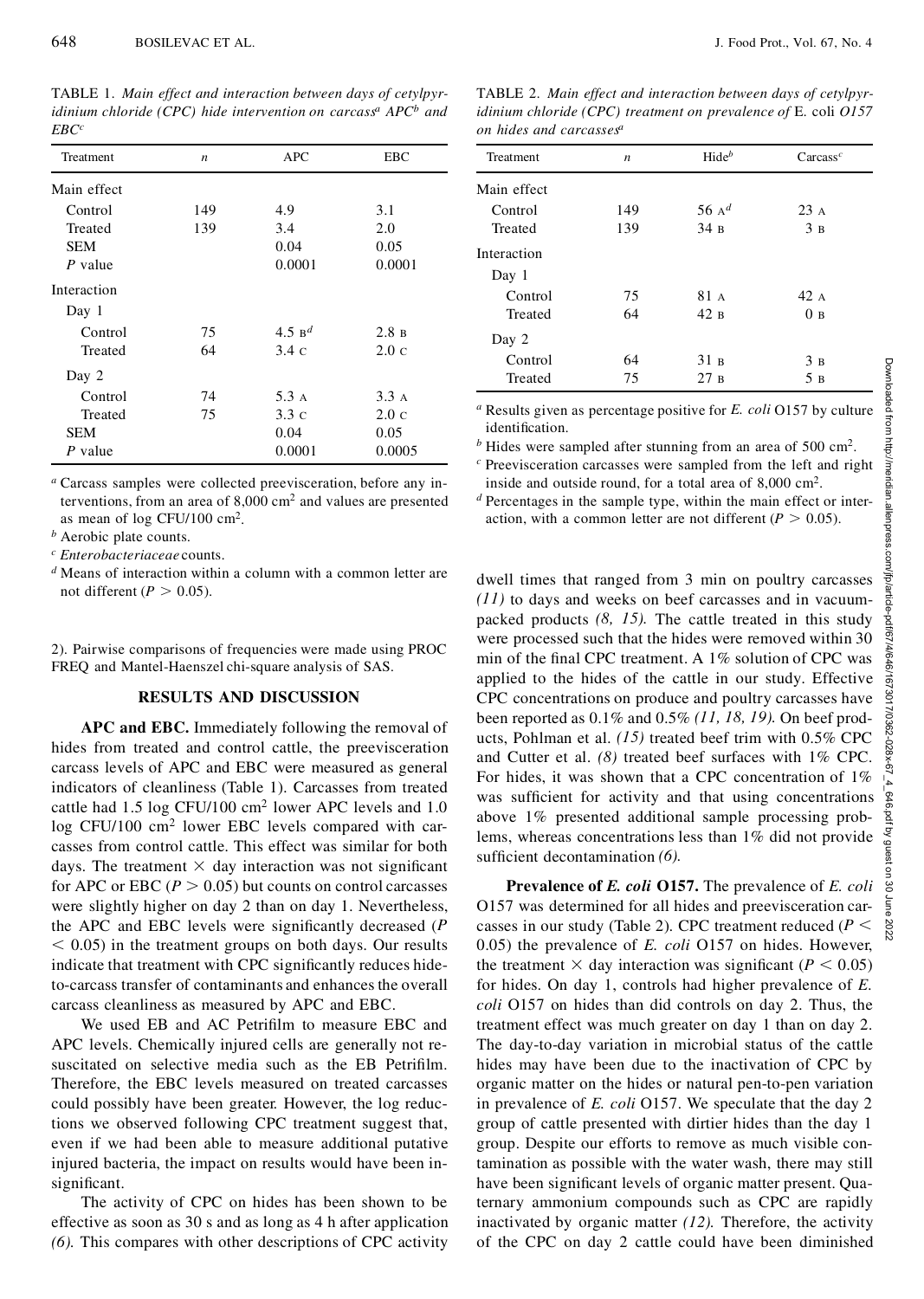relative to day 1 cattle and resulted in a decreased reduction of *E. coli* O157 hide prevalence compared with day 1. Alternately, *E. coli* O157 hide prevalence was lower on the day 2 control cattle. Wide pen-to-pen variations in *E. coli* O157 prevalence have been reported. Smith et al. *(17)* have observed that the prevalence of cattle shedding *E. coli* O157:H7 can vary greatly between pens at the same feedyard. They noted pens within five different feedyards where shedding prevalence ranged from 5% or less up to 40 to 80%. The relationship between the shedding of *E. coli* O157 and its prevalence on hides has not been addressed, but the relationship could be assumed to be a positive one in which a small number of shedders contaminate a small portion of their pen mates while a large number of shedders can contaminate a large portion of their pen mates.

The transfer of *E. coli* O157 to the carcass following hide removal was reduced when hides had been treated with CPC (Table 2). The overall prevalence of *E. coli* O157 on control preevisceration carcasses was 23% and was reduced to 3% on preevisceration carcasses from the CPC-treated cattle. However, the treatment  $\times$  day interaction for *E. coli* O157 prevalence on preevisceration carcasses was significant ( $P < 0.05$ ). The CPC treatment effect on *E. coli* O157 prevalence on preevisceration carcasses was greater  $(P \leq$ 0.05) on day 1 than on day 2. This interaction occurred because *E. coli* O157 prevalence on preevisceration carcasses on day 2 was too low to allow for a large treatment effect. A similar correlation in the prevalence of *E. coli* O157 on hides and preevisceration carcasses was noted by Nou et al. *(13),* who observed that a low prevalence of *E. coli* O157 on hides correlated to lower prevalence on carcasses, and a higher prevalence of *E. coli* O157 on hides correlated to increased prevalence on carcasses. It was not unexpected then that our day 2 data were so low because the hide prevalence that day was 60% less than that of day 1. Our data also indicate that CPC treatment preceded by a water wash that is applied in a manner that mimics how it might be applied in a wash cabinet in a processing plant after stunning is capable of reducing hide prevalence of *E. coli* from as high as 80% to less than 50%, resulting in preevisceration carcass prevalence of 5% or less. If preevisceration carcass prevalence can be reduced to this low level by a hide intervention, then pathogens subsequently can be eliminated or virtually eliminated from the carcass by interventions applied during dressing procedures.

**CPC on carcasses.** CPC was not detected on any subcutaneous (outside) fat samples from the 139 dressed, chilled carcasses of the CPC-treated cattle (data not shown). This implied that CPC could be used safely on hides with low concern for transfer to final product. Despite the fact that CPC is a commonly used oral antimicrobial, it has been determined that the allowable limit for an average adult (70 kg body weight) would be 4.4 mg/day *(8).* Therefore, the 1% level we used on hides could theoretically cause an unacceptable level of exposure to CPC if significant amounts were transferred to the carcass either through penetration of the hide or during hide removal. The CPC was presumably removed with the hide, and any CPC trans-

| Gradeb         | Control $(n = 74)$ | CPC treated $(n = 75)$ |
|----------------|--------------------|------------------------|
| Standard       | $7 A^c$            | $18B^d$                |
| Select         | 44 $A^e$           | 47A                    |
| Choice         | 47 $A^f$           | 35B                    |
| Prime          | 3A                 | 0A                     |
| <b>Bruised</b> | 0A                 | 7B                     |
| Dark           | 4A                 | 10A                    |
| Downgraded     | 3A                 | 10A                    |

*<sup>a</sup>* Values represent percentage in each grade of carcassesfrom each treatment group. Data were gathered from processing plant quality-assurance personnel and U.S. Department of Agriculture online grader.

*<sup>b</sup>* Grades and comments affecting grade.

*c* Values within a grade with a common letter are not different (*P*  $> 0.05$ ).  $> 0.05$ ).

*<sup>d</sup>* Seven dark-cutting carcasses downgraded from select to standard.

*<sup>e</sup>* One dark-cutting carcass downgraded from choice to select.

*<sup>f</sup>* One dark-cutting carcass downgraded from prime to choice.

during subsequent interventions.

*d* Seven dark-cutting carcasses downgraded from select to stan-<br>dard.<br>
<sup>e</sup> One dark-cutting carcass downgraded from choice to select.<br>  $f$  One dark-cutting carcass downgraded from prime to choice.<br>  $\frac{1}{2}$ <br>
ferred to t **Carcass grade data.** Because the CPC application had to be simulated on live cattle rather than applied after stunning, an increased level of stress and bruising was introduced in the treated cattle. This resulted from prewashing the cattle the day before harvest, putting them through a chute twice, and spraying them with CPC for 3 and 1 min, respectively, immediately before stunning. Therefore, the incidence of carcass bruising was increased and more darkcutting quality grade discounts were applied to the treated group compared with controls (Table 3). The incidence of dark-cutting (dark red lean color in the ribeye muscle rather than bright cherry red) doubled. Compared with control carcasses, a greater percentage of carcasses from CPC-treated cattle had lean color dark enough to require down-grading to the next lower quality grade, which reduced the value of the carcasses. The percentage of bruised carcasses that required trimming was greater for CPC treatment than for controls. These data provide further evidence that hide interventions should be applied after, rather than immediately before, stunning. line grader<br>
<sup>6</sup> Crackes and comments affecting grade.<br>
<sup>5</sup> Crackes and comments affecting grade.<br>
<sup>5</sup> Crackes and comment and with a common letter are not different (*P*  $\frac{1}{8}$ <br>
<sup>5</sup> Seven dark-cutting carcasses downgr

The data presented demonstrate that, when it is properly applied after a water wash, CPC treatment can be used as an effective hide intervention step to reduce or eliminate the incidence of pathogens, such as *E. coli* O157:H7, from preevisceration carcasses. The data presented here show that pressurized application of 1% CPC to prewashed cattle can achieve reductions in prevalence of *E. coli* O157 on hides from 81% to 42%, and this reduction translated to a reduction of incidence on preevisceration carcasses from 42% to0%. The use of the water wash alone and the CPC treatment alone were not examined in these studies. We have previously noted *(6)* that pressure washing of pulled